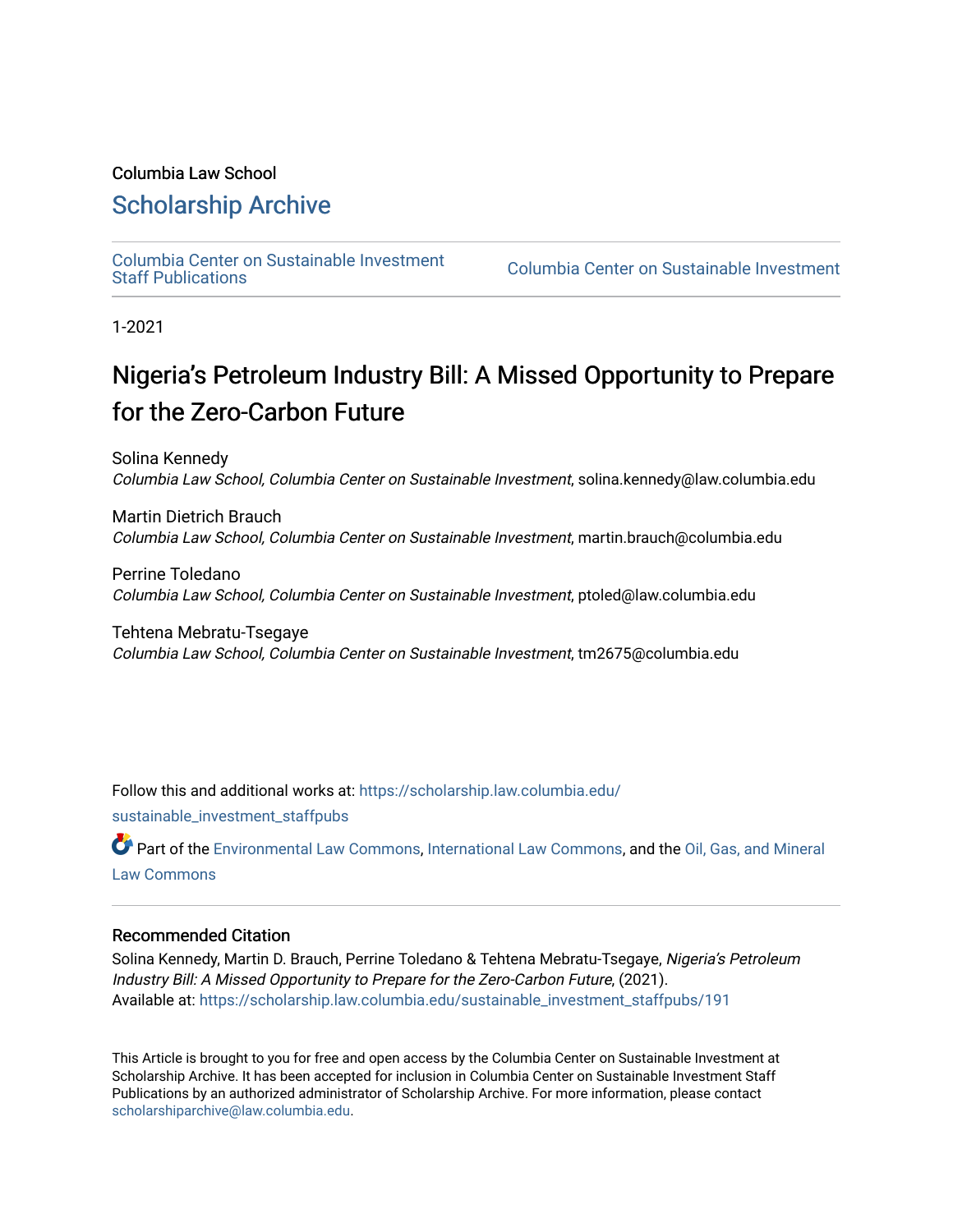# **Nigeria's Petroleum Industry Bill:**  A Missed Opportunity to Prepare for the Zero-Carbon Future

With Nigeria's [National Assembly](https://www.nassnig.org/documents/bill/11011) debating the proposed Petroleum Industry Bill (PIB) in the first quarter of 2021—after nearly two decades of attempted reform of the country's petroleum sector—Nigeria has a unique opportunity to rethink the role of the oil and gas industry in Nigeria's economy and build out the country's energy sector and economic capacity for the long term. CCSI's [report](http://ccsi.columbia.edu/files/2020/09/CCSI-NNPC-Nigerian-National-Petroleum-Corporation-Low-Carbon-Transition-rev.pdf) *Equipping the Nigerian National Petroleum Corporation (NNPC) for the Low-Carbon Transition*, released before the PIB was publicized, advances suggestions on how to do so.

The PIB takes notable steps toward much-needed reform of NNPC's governance structure and addresses particular environmental and social concerns. However, it ultimately fails to account for climate change, the energy transition, and the necessary overhaul of Nigeria's petroleum industry.

Complementing CCSI's recent NNPC report, this blog provides a brief analysis of Nigeria's PIB. It highlights the PIB's laudable steps while identifying gaps and outlining recommendations for Nigeria to prepare for and seize the opportunity of the energy transition.

#### **Nigeria's Petroleum Predicament**

Nigeria sits on the largest oil and gas reserve in Sub-Saharan Africa, with crude oil accounting for 90% of its export earnings.<sup>1</sup> Due to the NNPC's enormous revenues—which can represent more than five times Nigeria's health expenditure, around seven times its foreign aid receipts, and more than fifteen times the value of country's sovereign wealth fund<sup>2</sup>—the government's major budgetary decisions tend toward the oil sector as opposed to renewables or associated public goods.<sup>3</sup>

Yet in the wake of the oil, climate, and COVID-19 crises as well as the Paris Agreement on Climate Change and global commitments to transition to low-carbon energy, the oil industry currently stands as one of the worst-performing sectors on the S&P 500 index.<sup>4</sup> Forecasts are pessimistic about a return to previous price and demand levels.<sup>5</sup>

Nigeria's reliance on oil and gas therefore puts the country in a vulnerable and increasingly unsustainable position, particularly in the face of heightened economic challenges due to COVID-19. Given the downturn in oil and Nigeria's uncompetitive production costs, above-average carbon intensity of oil production, and inefficient refineries, the country cannot rely on oil revenues to finance immediate stimulus packages, nor should it bank on them for the future. The fact that Nigeria's public and private debt is indexed on oil prices further threatens Nigeria's already downgraded sovereign debt rating and puts the country in a compromised position to borrow money to remediate pressing economic, environmental, and health crises.<sup>6</sup>

<sup>6</sup> Toledano et al., *Equipping the Nigerian National Petroleum Corporation for the Low-Carbon Transition*, p. 4.



Solina Kennedy, Martin Dietrich Brauch, Perrine Toledano, and Tehtena Mebratu-Tsegaye **January 14th, 2021**

<sup>1</sup> David Thomas, "What you need to know about Nigeria's Petroleum Industry Bill," *African Business*, October 2, 2020, [https://africanbusinessmagazine.](https://africanbusinessmagazine.com/sectors/energy/what-you-need-to-know-about-nigerias-petroleum-industry-bill) [com/sectors/energy/what-you-need-to-know-about-nigerias-petroleum-industry-bill.](https://africanbusinessmagazine.com/sectors/energy/what-you-need-to-know-about-nigerias-petroleum-industry-bill)

<sup>2</sup> Perrine Toledano, Martin Dietrich Brauch, Tehtena Mebratu-Tsegaye, and Francisco Javier Pardinas Favela, *Equipping the Nigerian National Petroleum Corporation for the Low-Carbon Transition: How Are Other National Oil Companies Adapting?* (Columbia Center on Sustainable Investment, September 2020), p. 4, [http://ccsi.columbia.edu/files/2020/09/CCSI-NNPC-Nigerian-National-Petroleum-Corporation-Low-Carbon-Transition-rev.pdf.](http://ccsi.columbia.edu/files/2020/09/CCSI-NNPC-Nigerian-National-Petroleum-Corporation-Low-Carbon-Transition-rev.pdf)

<sup>3</sup> Toledano et al., *Equipping the Nigerian National Petroleum Corporation for the Low-Carbon Transition*, p. 4.

<sup>4</sup> Toledano et al., *Equipping the Nigerian National Petroleum Corporation for the Low-Carbon Transition*, p. 7.

<sup>5</sup> Toledano et al., *Equipping the Nigerian National Petroleum Corporation for the Low-Carbon Transition*, p. 4.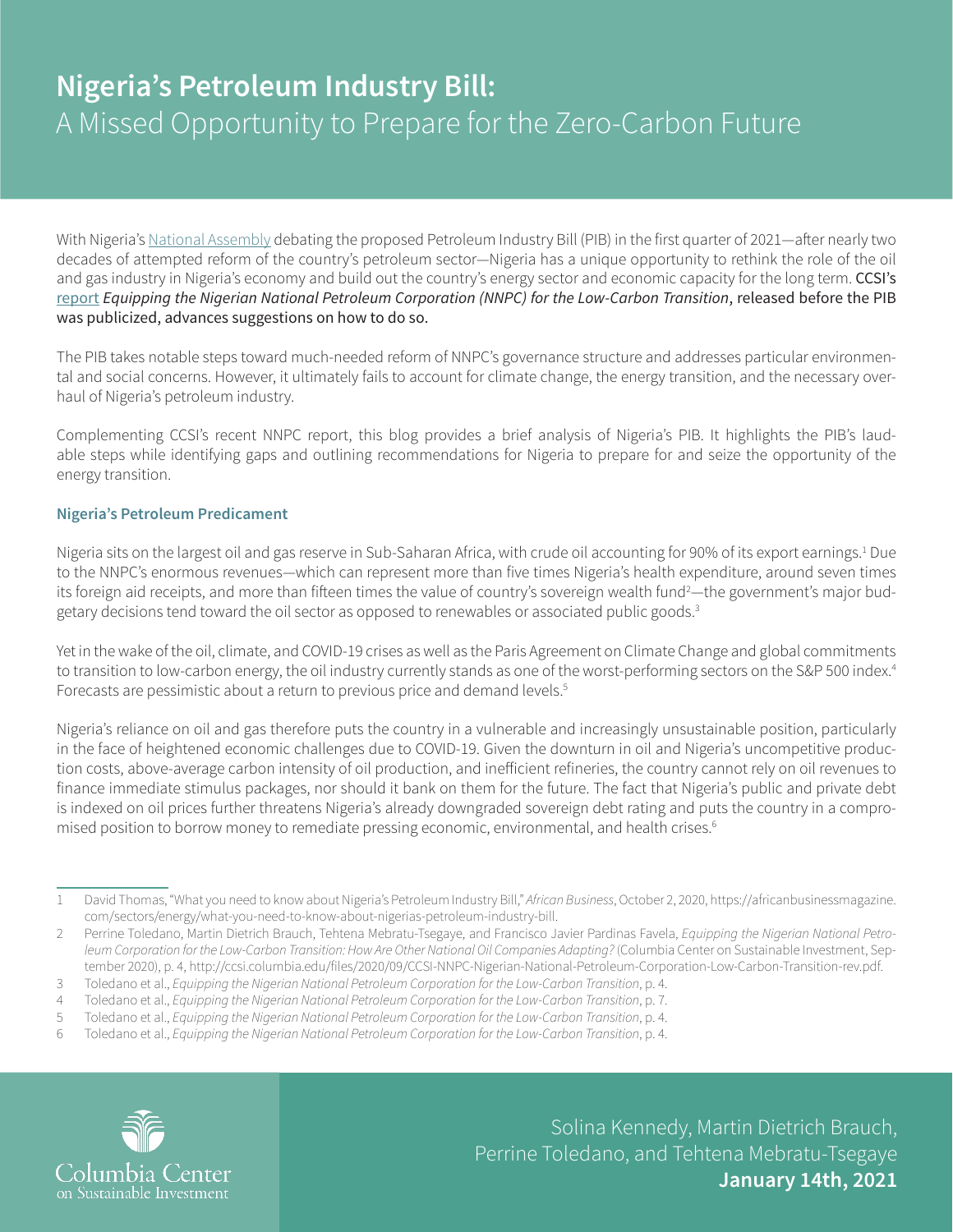#### **Alternative Paths for a Better Way Forward**

National oil companies (NOCs) must embrace the low-carbon transition to equip themselves for the future. With demand for oil on the decline, NOCs are in a unique position to help accelerate the realization of the needed transition, as we point out in our [report.](http://ccsi.columbia.edu/files/2020/09/CCSI-NNPC-Nigerian-National-Petroleum-Corporation-Low-Carbon-Transition-rev.pdf)

Five NOCs in particular—Algeria's Sonatrach, Brazil's Petrobras, Malaysia's Petronas, Norway's Equinor, and Saudi Arabia's Saudi Aramco—have seized the opportunity to adapt for a better way forward. Each of them adopts a unique approach, including tactics such as putting the transition at the center of their business strategies; undergoing corporate governance reforms; and supporting their national government's commitment to the Paris Agreement via reducing carbon emissions and increasing investment and research in renewables, green hydrogen, carbon capture, storage technology, and utilization.

#### **Analysis of the Current Draft of the PIB: Is Nigeria Seizing this Transition Opportunity?**

Nigeria has initiated steps to diversify away from oil,<sup>7</sup> and the PIB calls for governance reforms that position the government to better participate in the energy transition. However, the bill does not adequately address climate change, the Paris Agreement, or the energy transition. Further action is needed for Nigeria to capitalize on the transition as a business and sustainable development opportunity.

Using available policy guidance, and looking toward the other NOCs that are leading the path forward, Nigeria too can adapt to turn the current crises into an opportunity. But this requires critical reforms, and the draft PIB has far to go to adequately prepare Nigeria for a successful future.

#### *The PIB Proposes Some Much-Needed Reform on Governance*

Nigeria's petroleum law is long overdue for reform, and certain propositions in the PIB come as much welcomed improvements to the sector. The bill aims to improve the efficiency and strengthen the commercial roles of the state-owned NNPC by transitioning it into a limited liability company, NNPC Limited. According to the bill, NNPC Limited would be constituted within six months of enactment, opening it up to private capital, and making for a more transparent system given the requirement to publish annual reports and audited accounts.<sup>8</sup>

The bill also seeks to limit the power of the Minister of Petroleum Resources—a role currently held by Nigeria's President—by revoking the Minister's power to grant, amend, revoke or renew licenses, and removing the Minister's seat on the board of NNPC Limited. Two proposed regulators, the Nigerian Upstream Regulatory Commission (the 'Commission') and the Midstream and Downstream Petroleum Regulatory Authority (the 'Authority') would replace the multitude of regulating bodies (the DPR, Petroleum Inspectorate, the Petroleum Products Pricing Regulatory Agency, the Petroleum Equalisation Fund, among others) and must consult each other on new regulations or amendments.<sup>9</sup> Such structural reforms create a clear separation between NNPC Limited's operations as a commercial entity and the regulatory roles to be exercised by the regulatory authorities, allowing for more transparent oversight.

#### *Environmental and Social Provisions*

Recent media coverage has commended the PIB for its "strong environmental and social component as it proposes encouragement for environmental clean-ups and other green initiatives."10 However, these improvements are not particularly strong. For instance, the PIB would establish environmental remediation funds,<sup>11</sup> require an environmental management plan for any project

<sup>7</sup> Toledano et al., *Equipping the Nigerian National Petroleum Corporation for the Low-Carbon Transition*, p. 4.

<sup>8</sup> Wood Mackenzie, *Nigeria's Petroleum Industry Bill Scales New Heights of Fiscal Complexity* (November 2020), [https://www.woodmac.com/news/](https://www.woodmac.com/news/opinion/nigeria-petroleum-industry-bill/?utm_source=pardot&utm_medium=email&utm_content=petroleum-nigeria-bill-report) [opinion/nigeria-petroleum-industry-bill/?utm\\_source=pardot&utm\\_medium=email&utm\\_content=petroleum-nigeria-bill-report](https://www.woodmac.com/news/opinion/nigeria-petroleum-industry-bill/?utm_source=pardot&utm_medium=email&utm_content=petroleum-nigeria-bill-report).

<sup>9</sup> Wood Mackenzie, *Nigeria's Petroleum Industry Bill Scales New Heights of Fiscal Complexity*.

<sup>10</sup> Thomas Hedley, "Nigeria's Petroleum Industry Bill Awaiting Green Light," *Africa Oil & Power*, August 27, 2020, [https://www.africaoilandpower.](https://www.africaoilandpower.com/2020/08/27/nigerias-petroleum-industry-bill-awaiting-green-light) [com/2020/08/27/nigerias-petroleum-industry-bill-awaiting-green-light.](https://www.africaoilandpower.com/2020/08/27/nigerias-petroleum-industry-bill-awaiting-green-light)

<sup>11</sup> Federal Republic of Nigeria (National Assembly), A Bill for an Act to Provide Legal Governance, Regulatory and Fiscal Framework for the Nigerian Petroleum Industry, the Development of Host Communities and for Related Matters, September 30, 2020 [PIB], Art. 103, [https://www.nassnig.org/](https://www.nassnig.org/documents/billdownload/11011.pdf) [documents/billdownload/11011.pdf.](https://www.nassnig.org/documents/billdownload/11011.pdf)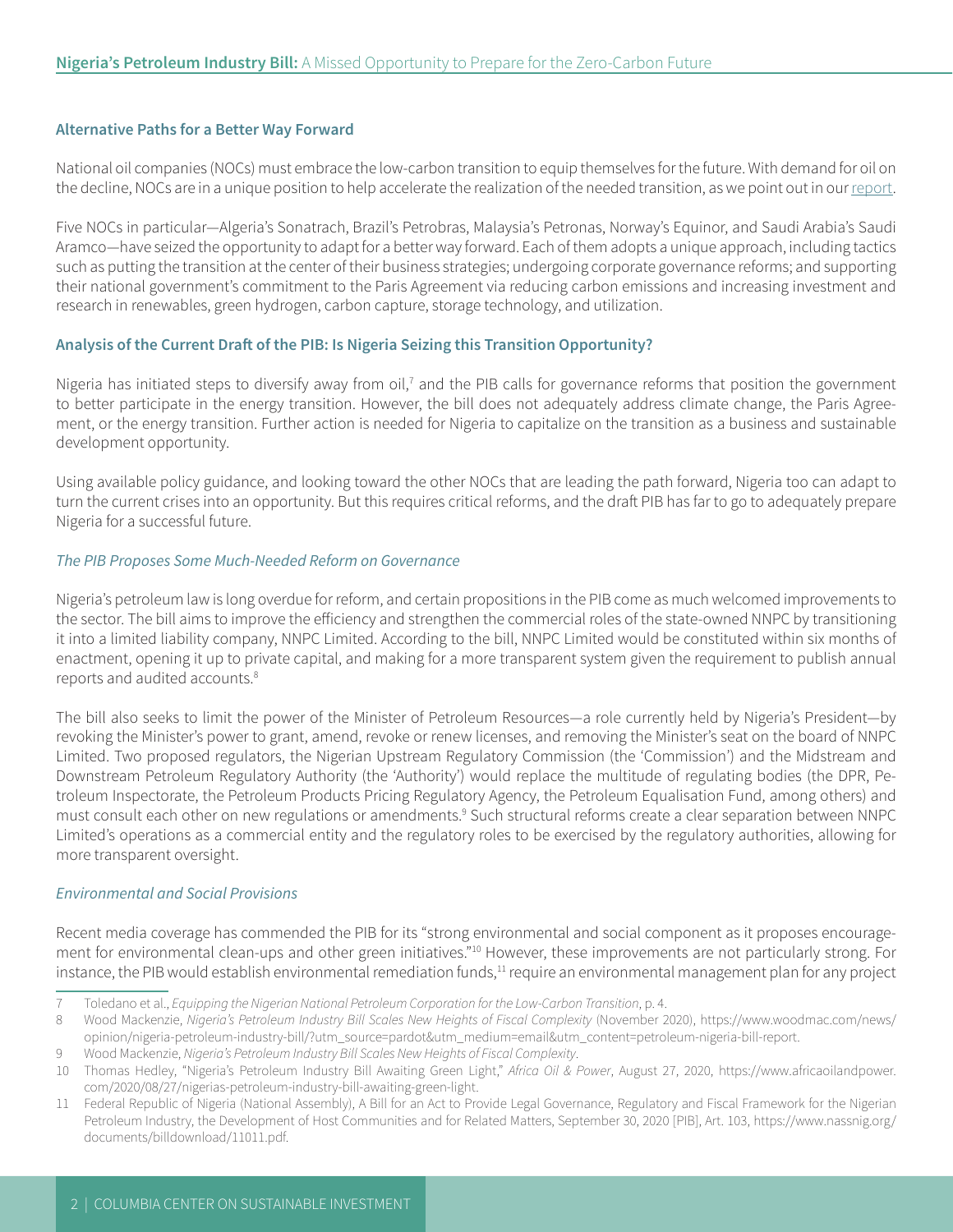requiring an environmental impact assessment, $12$  and prohibit the use of chemicals in upstream operations unless a permit isgranted by the Commission.<sup>13</sup> While welcome, these improvements are long overdue steps to catch Nigeria's petroleum industry up to speed with environmental standards for the sector.

The PIB would also amend flaring regulations: it would prohibit flaring of gas and require the installation of metering equipment; flaring or venting except for in the case of an emergency, pursuant to an exemption by the Commission, or as an acceptable safety practice, would result in a fine that is not eligible for cost recovery and not tax deductible.<sup>14</sup> The bill would also require gas producing licensees or lessees to submit an elimination and monetization plan for the associated gas within one year of the effective date of the law.15

The PIB also includes notable social considerations such as a chapter on Host Communities Development, which includes the establishment of host communities development trusts that would act as funds for environmental, social, and infrastructure projects.<sup>16</sup>

#### *Fiscal Stabilization*

Within the Financial Stabilization Article is the PIB's only mention of climate change:<sup>17</sup>

Fiscal stabilization clauses contained in any Production Sharing Contract or other contract entered into after the commencement of this Act shall not be applicable to certain fiscal provisions, regardless of whether these changes affect the contractor favorably or unfavorably, if changes are being made in a manner that is not discriminatory to the petroleum industry or the contractor, with respect to...

(c) new taxes, levies or duties to implement Nigeria's commitments with respect to climate change under the United Nations Framework Convention on Climate Change and other related international agreements.

Based on the draft article, if Nigeria enacts generally applicable "taxes, levies or duties" to implement its international climate change obligations, these fiscal provisions would not be covered by stabilization clauses included in petroleum contracts concluded after the PIB enters into force. Accordingly, even if a new petroleum contract included a clause to freeze the fiscal regime for the benefit of the investor, this clause would not block the application of a new carbon tax, for example, that Nigeria might enact to achieve its climate goals.

However, the benefit of this draft article is limited by the details of its language. Should Nigeria choose to adopt a carbon tax specific to the petroleum industry—rather than one applicable to all economic sectors—the new petroleum-specific tax would still be covered by fiscal stabilization and would therefore not affect NNPC Limited's contractors. The language of the draft article thus puts a burden on the Nigerian government to design taxation measures that are not "discriminatory to the petroleum industry" for the stabilization clause in the new contracts not to apply. This requirement prevents Nigeria from using fiscal measures specifically targeted at oil companies to mitigate climate change, despite their larger share of responsibility for carbon emissions.

Finally, the draft article also fails to invalidate fiscal stabilization clauses in existing petroleum contracts, or at least create an obligation on NNPC Limited to attempt to renegotiate existing contracts so that stabilization clauses would not apply to climate-related fiscal measures. Fiscal stabilization clauses contained in existing contracts would likely hinder Nigeria's use of new fiscal instruments to achieve its climate change goals.

<sup>12</sup> PIB Art. 102.

<sup>13</sup> PIB Art. 103(7).

<sup>14</sup> PIB Art. 104.

<sup>15</sup> PIB Art. 104–108.

<sup>16</sup> PIB Art. 234–257.

<sup>17</sup> PIB Art. 305.